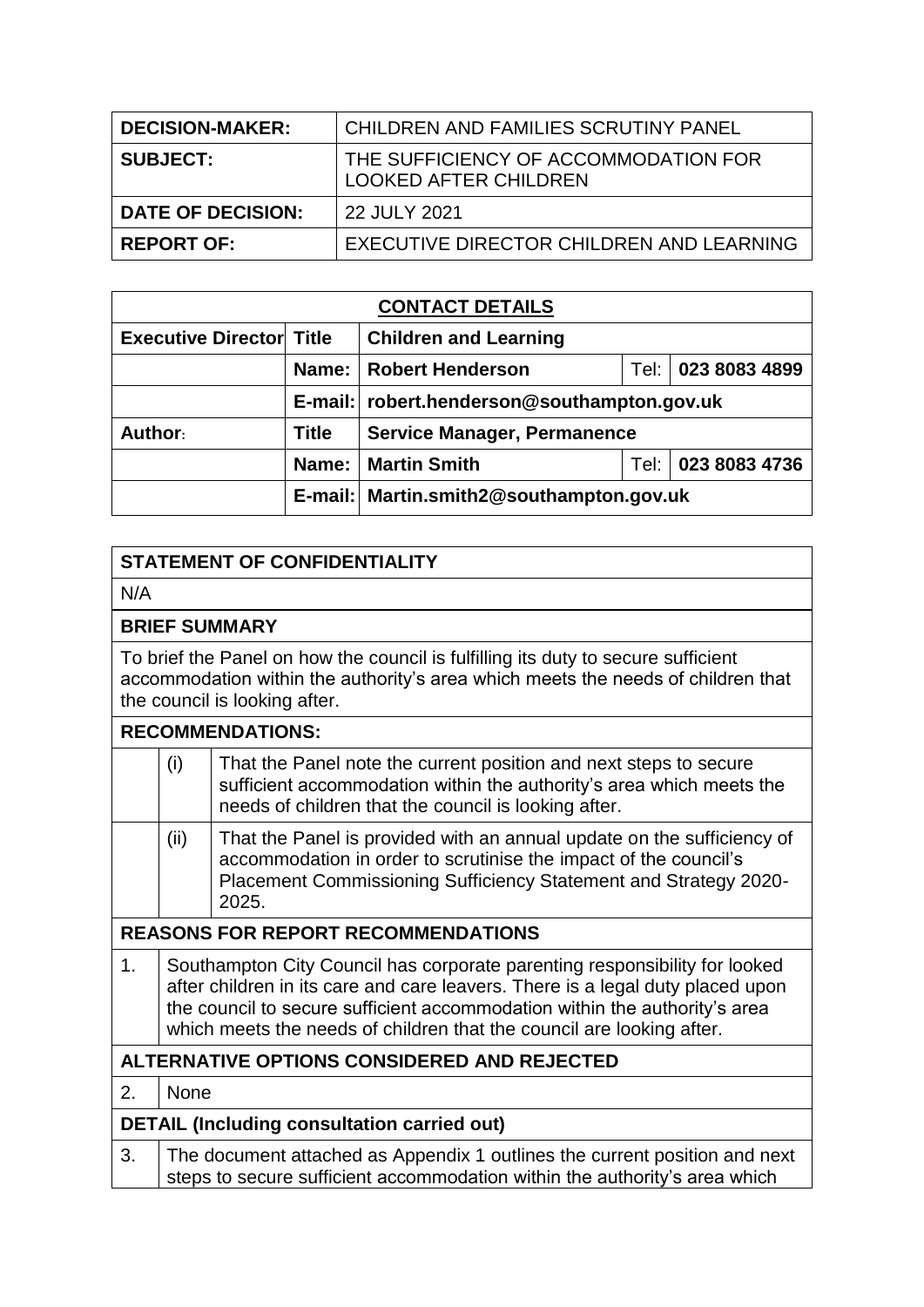|     | meets the needs of children that the council are looking after. Demand for and<br>supply of suitable accommodation options for children in our care is outlined<br>within the national and local context. The impact of the council's Placement<br>Commissioning Sufficiency Statement and Strategy 2020-2025 is reviewed,<br>including evaluation from the recent Ofsted focused visit. |
|-----|------------------------------------------------------------------------------------------------------------------------------------------------------------------------------------------------------------------------------------------------------------------------------------------------------------------------------------------------------------------------------------------|
| 4.  | The sufficiency of local placements for our children in care remains a<br>challenge in the context of a stable cohort of looked after children and a<br>national and local shortage of suitable placements to meet the varied and<br>complex needs of the children we care for.                                                                                                          |
| 5.  | Next steps to secure sufficient accommodation, include:                                                                                                                                                                                                                                                                                                                                  |
|     | Deliver on our fostering recruitment strategy 2020-2023.<br>$\bullet$<br>Enhance our fostering provision through the step-across scheme, parent<br>$\bullet$<br>and child offer and emergency provision.<br>Deliver on the provision of two in-house Children's homes by the end of<br>$\bullet$                                                                                         |
|     | March 2022.<br>Managing and developing local independent placement provision though<br>$\bullet$<br>re-tending of the commissioning framework and active engagement with<br>providers based in the city.                                                                                                                                                                                 |
| 6.  | In addition, attached as Appendix 2, is a detailed response to the<br>recommendations made at a previous meeting of the Panel with regards to<br>the recruitment of in-house foster carers.                                                                                                                                                                                              |
|     | <b>RESOURCE IMPLICATIONS</b>                                                                                                                                                                                                                                                                                                                                                             |
|     | <b>Capital/Revenue</b>                                                                                                                                                                                                                                                                                                                                                                   |
| 7.  | None at this stage                                                                                                                                                                                                                                                                                                                                                                       |
|     | <b>Property/Other</b>                                                                                                                                                                                                                                                                                                                                                                    |
| 8.  | None at this stage                                                                                                                                                                                                                                                                                                                                                                       |
|     | <b>LEGAL IMPLICATIONS</b>                                                                                                                                                                                                                                                                                                                                                                |
|     | Statutory power to undertake proposals in the report:                                                                                                                                                                                                                                                                                                                                    |
| 9.  | S.111 Local Government Act 1972                                                                                                                                                                                                                                                                                                                                                          |
|     | <b>Other Legal Implications:</b>                                                                                                                                                                                                                                                                                                                                                         |
| 10. | None                                                                                                                                                                                                                                                                                                                                                                                     |
|     | <b>RISK MANAGEMENT IMPLICATIONS</b>                                                                                                                                                                                                                                                                                                                                                      |
| 11. | Steps being taken to manage the risks associated with placement sufficiency<br>are outlined in Appendix 1.                                                                                                                                                                                                                                                                               |
|     | <b>POLICY FRAMEWORK IMPLICATIONS</b>                                                                                                                                                                                                                                                                                                                                                     |
| 12. | The Placement Commissioning Sufficiency Statement and Strategy 2020-<br>2025 contributes to achieving the outcomes desired for children in<br>Southampton.<br>The Corporate Plan 2020 sets out the following regarding the wellbeing of<br>children in the city:                                                                                                                         |